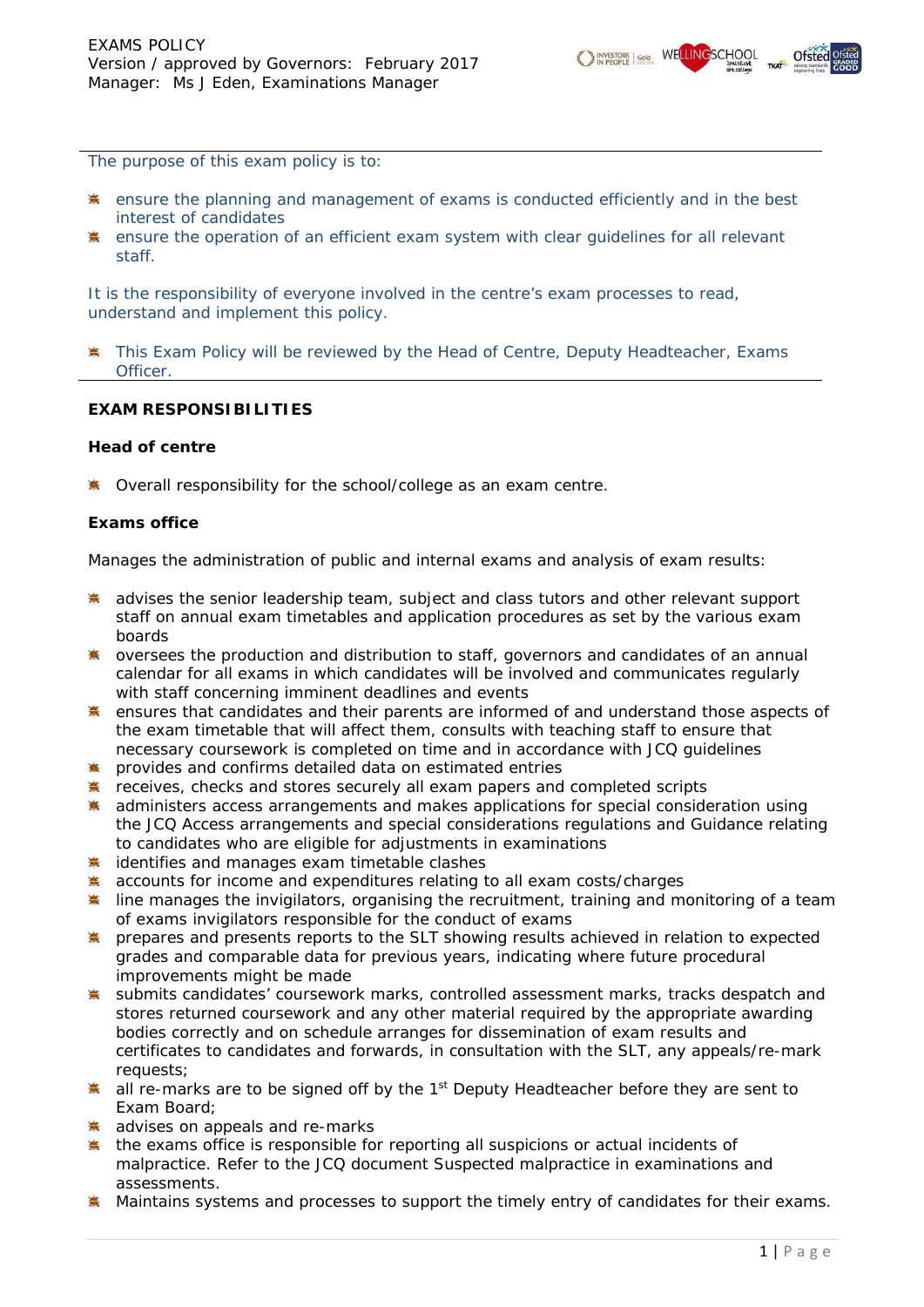## **Heads of department**

- Guidance and pastoral oversight of candidates who are unsure about exam entries or amendments to entries.
- **Involvement in post-results procedures.**
- Accurate completion of coursework mark sheets and declaration sheets.
- Carry out controlled assessments according to the guidelines set out in the JCQ document *Instructions for conducting controlled assessments.*
- Accurate completion of entry and all other mark sheets and adherence to deadlines as set by the exams officer.

## **SENCO**

- Administration of access arrangements.
- **EXALURE** Identification and testing of candidates' requirements for access arrangements.
- Provision of additional support with spelling, reading, mathematics, dyslexia or essential skills, hearing impairment, English for speakers of other languages, IT equipment — to help candidates achieve their course aims.

### **Lead invigilator/invigilators**

- **\*** Collection of exam papers and other material from the exams office before the start of the exam.
- **\*** Collection of all exam papers in the correct order at the end of the exam and their return to the exams office.

## **Candidates**

- $*$  Confirmation and signing of entries.
- **\*** Understanding coursework regulations and signing a declaration that authenticates the coursework as their own.

## **Administrative staff**

- Support for the input of data.
- Posting of exam papers.

## **THE STATUTORY TESTS AND QUALIFICATIONS OFFERED.**

- The statutory tests and qualifications offered at this centre are decided by the heads of 事 subject and the heads of department.
- The statutory tests and qualifications offered are GCSE, BTEC, Nationals, Adult Literacy and Numeracy, AS levels and A levels.
- If there has been a change of syllabus from the previous year, the exams office must be informed during September.

## **At Key Stage 3**

**All candidates will be assessed at the end of KS3 in English, Mathematics and Science. The** school will consider the use of intervention or booster strategies in connection with any candidates who are unlikely to attain the minimum level.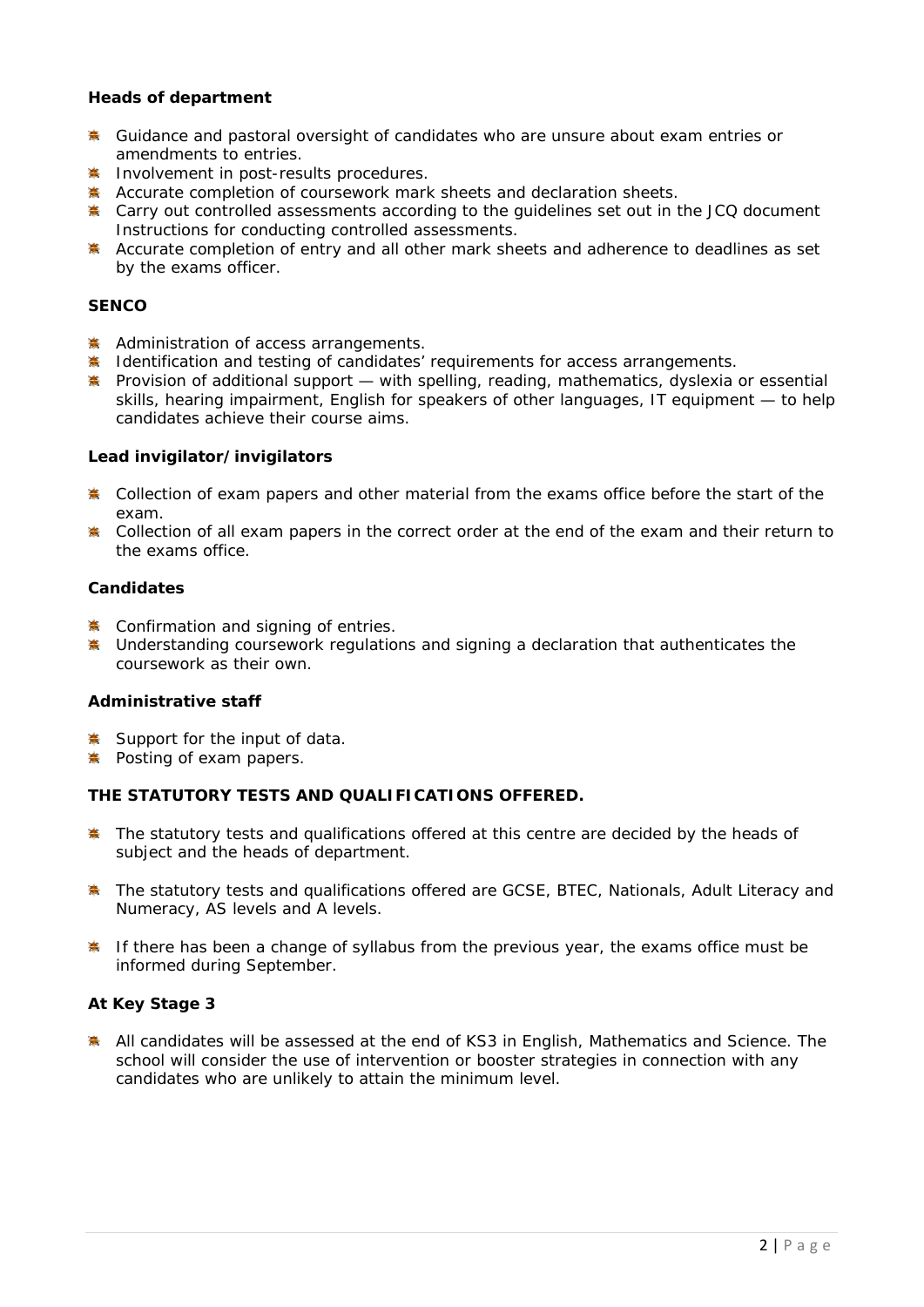## **At Key Stage 4**

 $*$  All candidates will be entitled, and enabled, to achieve an entry for qualifications from an external awarding body.

### **At Post-16**

**<sup>≢</sup>** It is expected that AS modules will be completed during year 12 and A2 modules will be completed during year 13.

## **EXAM SEASONS AND TIMETABLES**

#### **Exam seasons**

- **EXECUTE:** Internal exams are scheduled in December, May, June and July.
- **External exams are scheduled in November, January, March and June.**
- **※ All internal exams are held under external exam conditions.**

### **Timetables**

**The exams officer will circulate the exam timetables for both external and internal exams** once these are confirmed.

# **ENTRIES, ENTRY DETAILS, LATE ENTRIES AND RETAKES**

The initial entry for an exam is paid for by the school.

Whether a child is entered for a Foundation or Higher Paper is at the discretion of the school.

However, should your child fail to attend an exam / retake, the school reserves the right to charge for any subsequent entries in that exam course.

The parents / carers will be asked to pay in advance for their child to take / retake the exam, and on confirmation of their child sitting and completing the exam, the fee paid will be refunded.

It should be noted that if your child does not sit the exam as planned, it could waste 2 years of their work as it would logged as a 'fail' or they could be withdrawn from that exam.

If the school is advised that the child cannot attend due to illness / medical reasons, the school will need written medical evidence (letter / certificate) from the GP / hospital.

#### **Entries**

- **A** Candidates are selected for their exam entries by the heads of department and the subject teachers.
- A candidate or parent/carer can request a subject entry, change of level or withdrawal.
- An EAL student may be entered for their first language exam in Year 10 or 11 and the cost of entry will be met by the school. If they wish to sit this exam earlier than Year 10, the cost of entry must be met by the candidate.
- **WE** The centre does not accept entries from external candidates.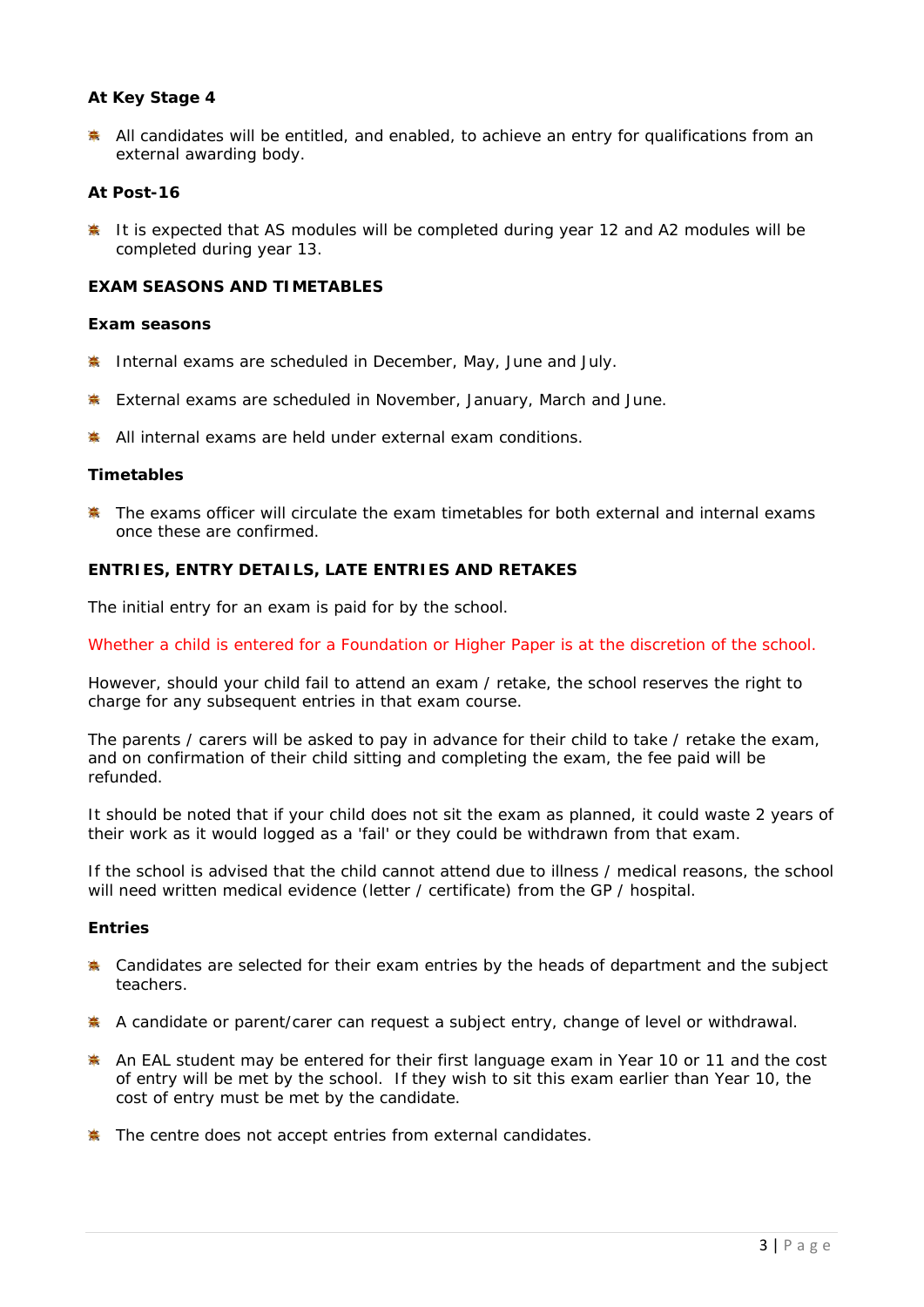## **Late entries**

- **Entry deadlines are circulated to heads of department via email and post.**
- Late entries are authorised by heads of department and need to be signed off by the 1<sup>st</sup> Deputy Headteacher.
- Entries on the day of exam or changes on the day, will be charged to the department.
- **Exams Office must be informed of all BTEC entries for the current academic year by 31** October. Late BTEC entries will be charged to the departments

## **Retakes**

**K** Retake decisions will be made in consultation with the candidates and the heads of faculty. (See also section 5: Exam fees)

### **EXAM FEES**

- GCSE initial registration and entry exam fees are paid by the centre.
- AS initial registration and entry exam fees are paid by the centre.
- A2 initial registration and entry exam fees are paid by the centre.
- Extementry or amendment fees are paid by the departments.
- E Candidates or departments will not be charged for changes of tier, withdrawals made by the proper procedures or alterations arising from administrative processes, provided these are made within the time allowed by the awarding bodies.
- **K** Reimbursement may be sought from candidates who fail to sit an exam or meet the necessary coursework requirements.
- **\*** This fees reimbursement policy will be communicated in writing to candidates and parents/carers at the start of GCSE and post-16 courses.
- **K** Retake fees for first and any subsequent retakes are paid by the candidates at AS and A2 Level. (See also section 4.3: Retakes)
- **EX** Candidates must pay the fee for an enquiry about a result, should the centre not uphold the enquiry and the candidate insist on pursuing the enquiry. (See also section 11.2: Enquiries about results [EARs])

## **THE DISABILITY DISCRIMINATION ACT (DDA), SPECIAL NEEDS AND ACCESS ARRANGEMENTS**

## **DDA**

The Disability Discrimination Act 2005 extends the application of the DDA to general qualifications. All exam centre staff must ensure that the access arrangements and special consideration regulations and guidance are consistent with the law.

## **Special needs**

A candidate's special needs requirements are determined by the SENCO.

#### **Access arrangements**

Making special arrangements for candidates to take exams is the responsibility of the SENCO and the exams officer.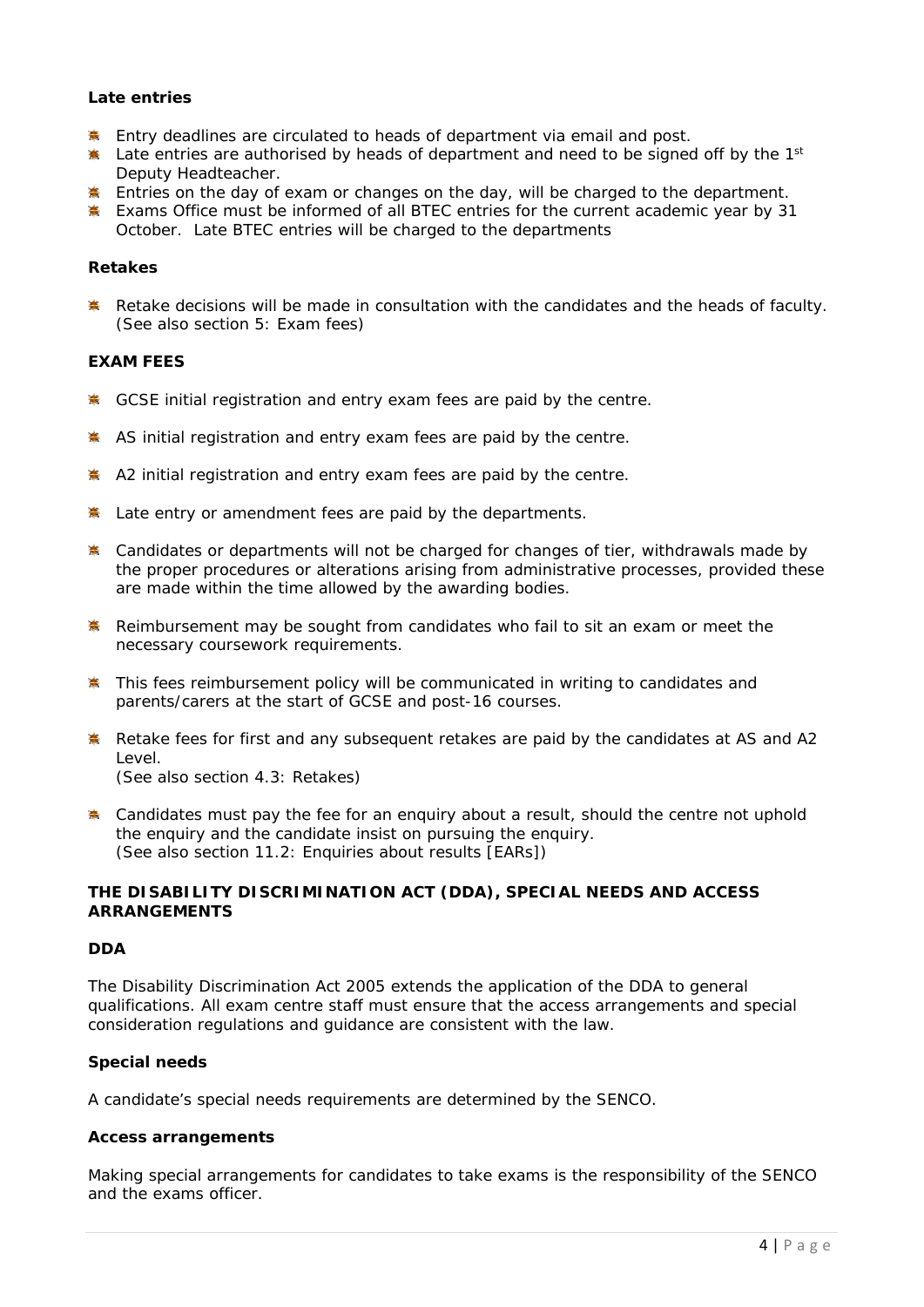Submitting completed access arrangement applications to the awarding bodies is the responsibility of the exams officer.

- Rooming for access arrangement candidates will be arranged by the SENCO with the exams 養 officer.
- **IN** Invigilation and support for access arrangement candidates will be organised by the SENCO with the exams officer.

## **ESTIMATED GRADES**

### **Estimated / Forecast grades**

**The heads of subject will submit estimated / forecast grades to the exams officer when** requested by the exams officer.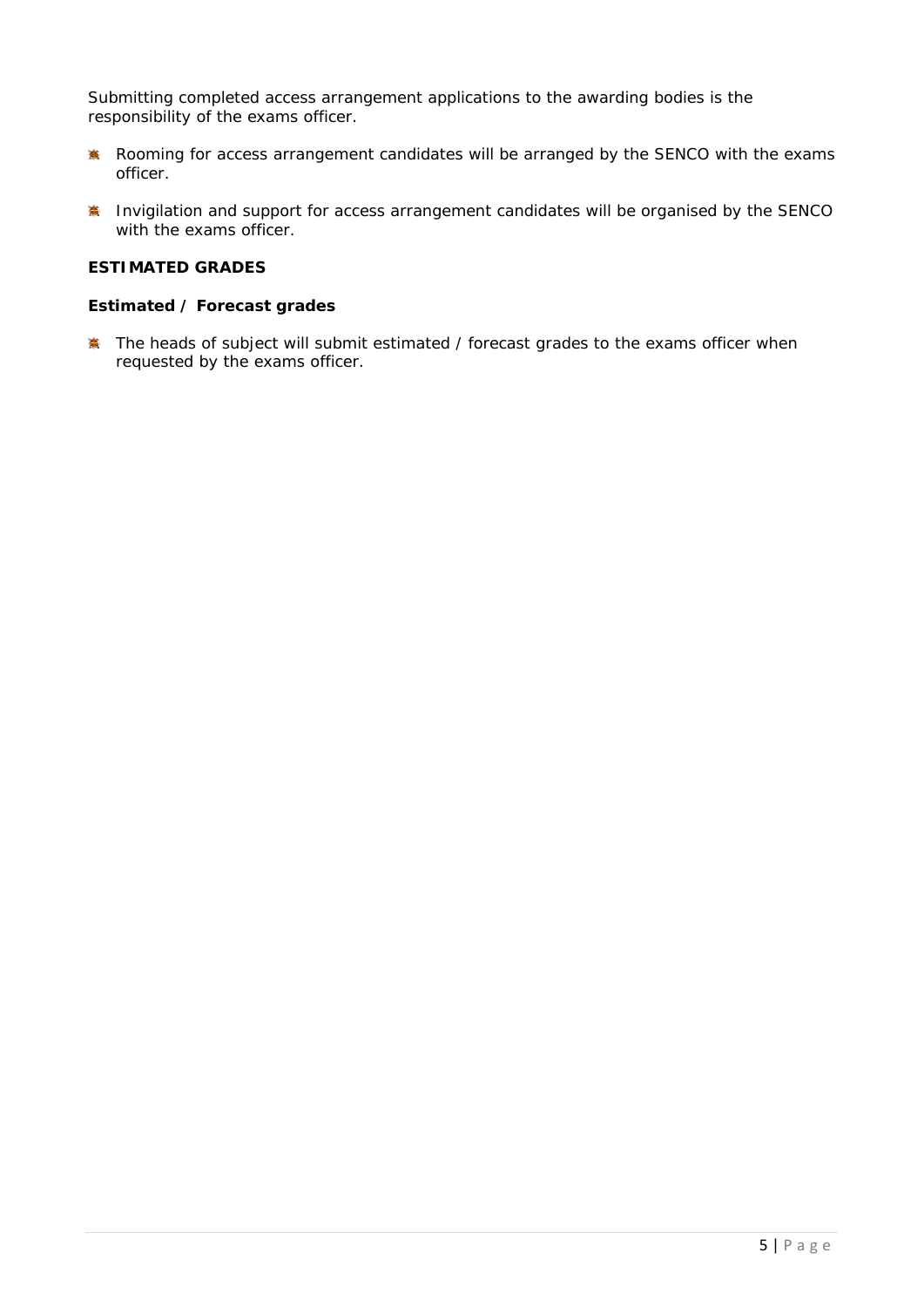## **MANAGING INVIGILATORS AND EXAM DAYS**

## **Managing invigilators**

### **External invigilators will be used for exam supervision.**

- **They will be used for all exams.**
- $*$  The recruitment of invigilators is the responsibility of the exams office.
- Securing the necessary Criminal Records Bureau (CRB) clearance for new invigilators is the responsibility of the centre administration.
- **EXECRB** fees for securing such clearance are paid by the centre.
- **Invigilators are timetabled and briefed by the exams office.**
- **Invigilators' rates of pay are set by the centre administration.**

### **Exam days**

- **The exams officer will book all exam rooms after liaison with other users and make the** question papers, other exam stationery and materials available for the invigilator.
- Site management is responsible for setting up the allocated rooms.
- **The lead invigilator will start all exams in accordance with JCQ quidelines.**
- **Subject staff may be present at the start of the exam to assist with identification of** candidates but must not advise on which questions are to be attempted. Subject teachers may act as invigilators provided they are not the sole invigilator for an examination in the subject that they have taught to the students. They would be required to carry out the normal duties of an invigilator. They would be barred, however, from giving advice to, or making comments on the work of candidates.
- **I** In practical exams subject teachers may be on hand in case of any technical difficulties.
- **Exam papers must not be read by subject teachers or removed from the exam room before** the end of a session. Papers will be distributed to heads of department/faculty at the end of the exam session, once all scripts have been despatched.

# **CANDIDATES, CLASH CANDIDATES AND SPECIAL CONSIDERATION**

#### **Candidates**

- **The centre's published rules on acceptable dress, behaviour and candidates' use of mobile** phones and all electronic devices apply at all times.
- **\*** Candidates' personal belongings remain their own responsibility and the centre accepts no liability for their loss or damage.
- **EX** Disruptive candidates are dealt with in accordance with JCQ quidelines.
- **\*** Candidates may leave the exam room for a genuine purpose requiring an immediate return to the exam room, in which case a member of staff must accompany them.
- **\*** The exams officer will attempt to contact any candidate who is not present at the start of an exam and deal with th**em in accordance with JCQ guidelines.**

#### **Clash candidates**

**The exams officer will be responsible as necessary for identifying escorts, identifying a** secure venue and arranging overnight stays.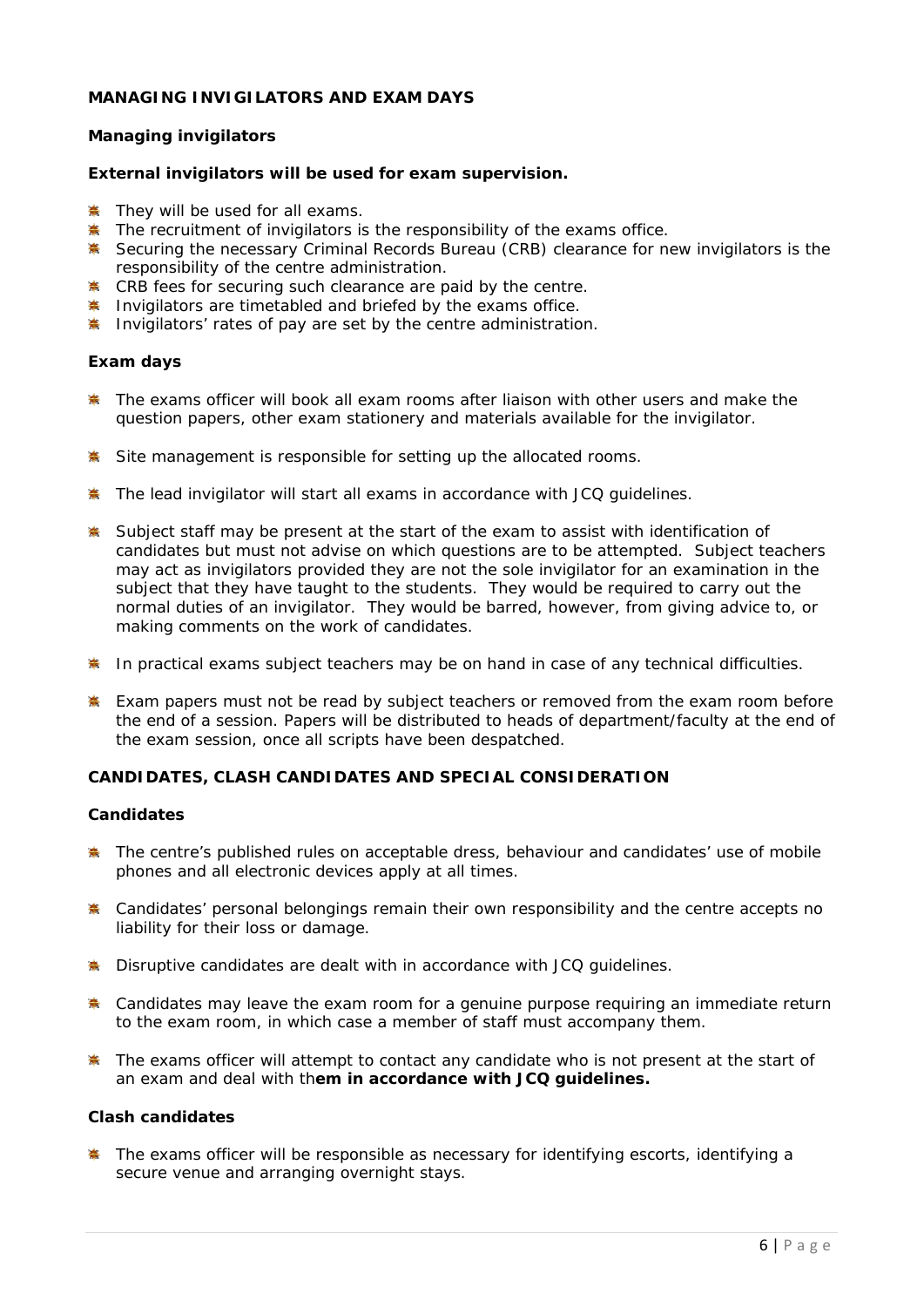## **Special consideration**

- **\*** Should a candidate be too ill to sit an exam, suffer bereavement or other trauma or be taken ill during the exam itself, it is the candidate's responsibility to alert the centre, or the exam invigilator, to that effect.
- Any special consideration claim must be supported by appropriate evidence within five days of the exam, for example a letter from the candidate's doctor.
- **The exams officer will then forward a completed special consideration form to the relevant** awarding body within seven days of the exam.

### **COURSEWORK AND APPEALS AGAINST INTERNAL ASSESSMENTS**

### **Coursework**

- E Candidates who have to prepare portfolios should do so by the end of the course or centredefined date.
- **K** Heads of department will ensure all coursework is ready for despatch at the correct time and the exams officer will keep a record of what has been sent when and to whom.
- **K** Marks for all internally assessed work are provided to the exams office by the subject teachers.

### **Appeals against internal assessments**

The centre is obliged to publish a separate procedure on this subject, which is available from the exams office.

The main points are:

- **A** appeals will only be entertained if they apply to the process leading to an assessment. There is no appeal against the mark or grade awarded
- exteed candidates may appeal if they feel their coursework has been assessed unfairly, inconsistently or not in accordance with the specification for the qualification
- **●** appeals should be made in writing by 30 June to the head of centre (or other nominee) who will decide whether the process used conformed to the necessary requirements
- $*$  the head of centre's findings will be notified in writing, copied to the exams officer and recorded for awarding body inspection.

## **RESULTS, ENQUIRIES ABOUT RESULTS (EARs) AND ACCESS TO SCRIPTS (ATS)**

#### **Results**

- **A** Candidates will receive individual results slips on results days in person at the centre / by post to their home addresses.
- Arrangements for the school to be open on results days are made by the head of centre.
- $*$  The provision of staff on results days is the responsibility of the head of centre.

### **EARs**

- EARs may be requested by centre staff or candidates if there are reasonable grounds for believing there has been an error in marking.
- When the centre does not uphold an EAR, a candidate may apply to have an enquiry carried out. If a candidate requires this against the advice of subject staff, they will be charged.

(See section 5: Exam fees)